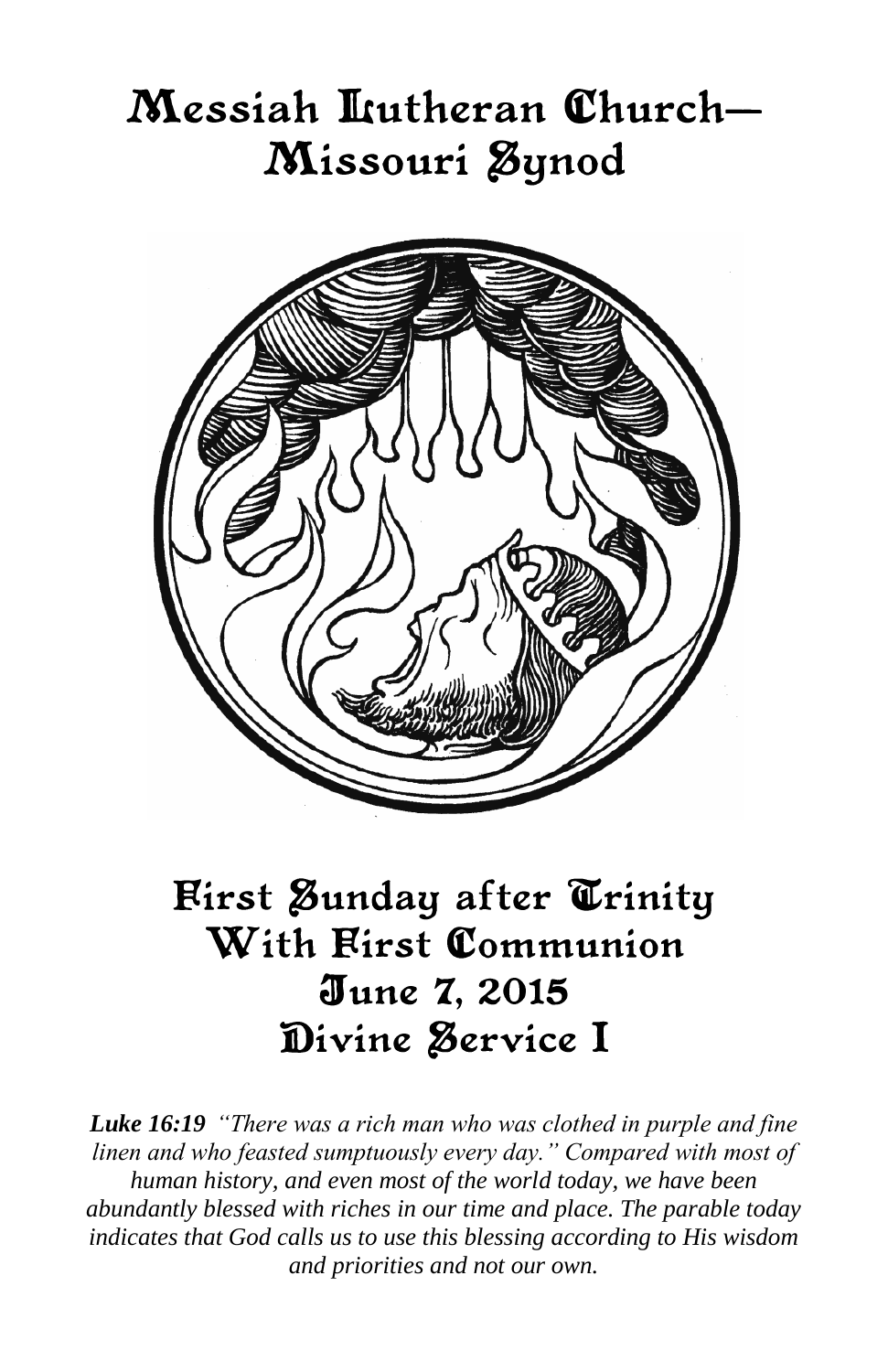# Messiah Lutheran Church

Rev. James A. Roemke, Pastor 2026 22nd Ave. Kenosha, WI 53140 Church Office: 262-551-8182 Pastor's Cell: 262-455-0255 Website: [www.messiahkenosha.org](http://www.messiahkenosha.org/) Email: secretary@messiahkenosha.org

**VISITORS WELCOME!** A special welcome to any visitors and guests who are with us today. Please introduce yourself to the pastor after the service, and we pray that the hearing and receiving of the Word of God in our midst will be filled with joy and thanksgiving!

**ATTENDANCE REGISTER:** During the offering we ask that you sign the attendance register located at the center aisle of each pew. **Please hand the filled in sheet to the usher as you exit at the end of the service. Let the usher know if you don't have a pad in your pew.**

**HOLY COMMUNION** is celebrated every Sunday and on Feast Days. Visiting communicant members of the Lutheran Church— Missouri Synod are invited to commune today. All other visitors are asked to speak with the pastor before coming to the altar. If there is time before the service, introduce yourself to the pastor or an elder. Other visitors are invited to use this time for prayer. If you desire information about attending communion, you are encouraged to visit with the pastor after the service today.

**PRAYERS OF PREPARATION** may be found in the opening cover of the hymnals in each pew. Take some time before the service begins in quiet preparation and prayer.

# **+SERVING TODAY+**

**Preacher/Celebrant:** Pr. Roemke

**Elder:** Brent Jiter **Ushers:** Jerry Tobalsky & Scott Tobalsky **Greeter:** Mary Rusch **Organist:** Evone Hagerman **Altar Guild:** Diana Dissen & Bonnie Griepentrog **Altar Flowers:** Provided by Pastor and Lesa Roemke in honor of Eva's  $5<sup>th</sup>$  birthday, Pastor's  $8<sup>th</sup>$  ordination anniversary, and their  $12<sup>th</sup>$  wedding anniversary.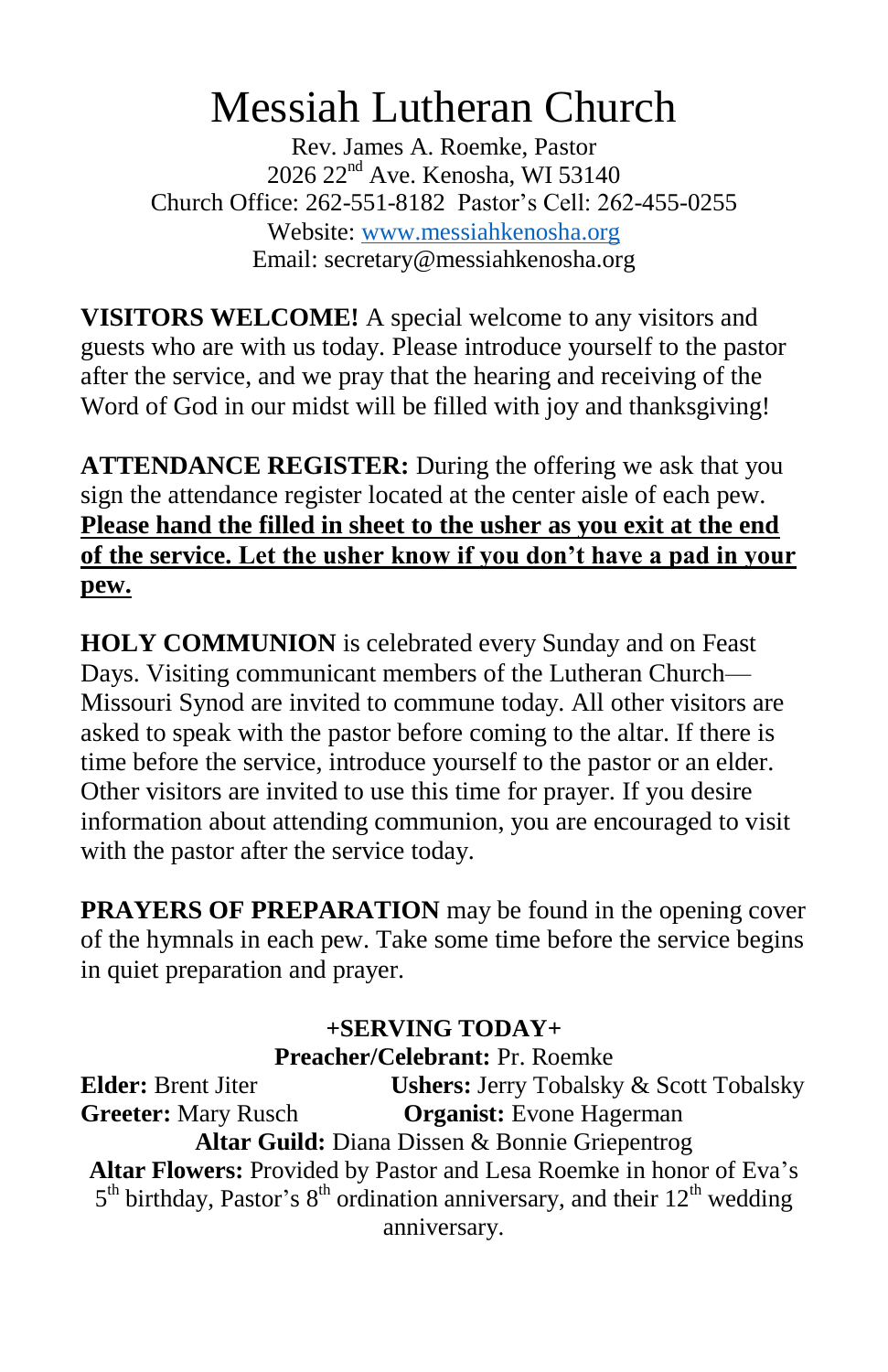*Stand*

#### **Invocation** *p151*

*The sign of the cross may be made by all in remembrance of their Baptism.*

# **+CONFESSION AND ABSOLUTION+**

*Silence for reflection on God's Word and for self-examination.*

# **+SERVICE OF THE WORD+**

```
Introit Ps. 13:1– 4; antiphon: Ps. 13:5–6
```
 $\sqrt{2}$   $\sqrt{2}$ 

[O Lord,] I have trusted in your | steadfast love;\* my heart shall rejoice in your sal- | vation. I will sing | to the LORD,\* because he has dealt bountifully | with me. **How long, O LORD? Will you forget me for- | ever?\* How long will you hide your | face from me?** How long must I take counsel in my soul and have sorrow in my heart | all the day?\* How long shall my enemy be exalted | over me? **Consider and answer me, O | LORD my God;\* light up my eyes, lest I sleep the | sleep of death,** lest my enemy say, "I have prevailed | over him,"\* lest my foes rejoice because I am | shaken. **Glory be to the Father and** | **to the Son**\*  **and to the Holy** | **Spirit; as it was in the be-** | **ginning,**\*  **is now, and will be forever.** | **Amen.** [O Lord,] I have trusted in your | steadfast love;\* my heart shall rejoice in your sal- | vation. I will sing | to the LORD,\* because he has dealt bountifully | with me. **Kyrie** *p152* **Gloria in Excelsis** *p154*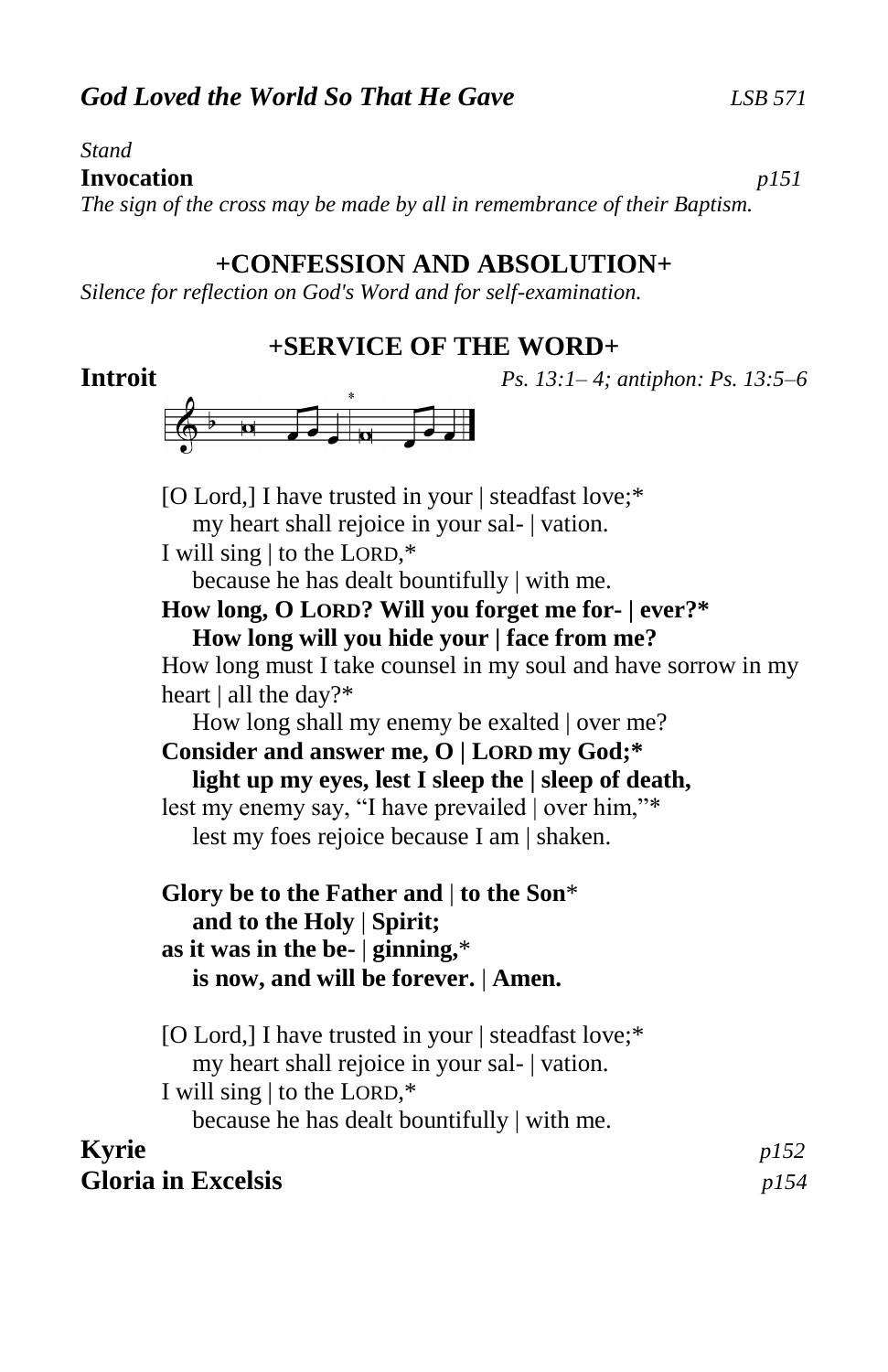## **Salutation and Collect of the Day**



- $\mathbf{P}$  Let us pray.
- $\mathbf{P}$  O God, the strength of all who trust in You, mercifully accept our prayers; and because through the weakness of our mortal nature we can do no good thing, grant us Your grace to keep Your commandments that we may please You in both will and deed; through Jesus Christ, our Lord, who lives and reigns with You and the Holy Spirit, one God, now and forever.

$$
\begin{array}{c|c}\n\begin{array}{ccc}\n\bullet \\
\bullet \\
\bullet \\
\bullet\n\end{array} & \begin{array}{ccc}\n\bullet \\
\bullet \\
\bullet \\
\bullet\n\end{array}\n\end{array}
$$

*Sit*

### **Old Testament Reading** *Genesis 15:1–6*

 $<sup>1</sup>$ After these things the word of the LORD came to Abram in a vision:</sup> "Fear not, Abram, I am your shield; your reward shall be very great."  $^{2}$ But Abram said, "O Lord GOD, what will you give me, for I continue childless, and the heir of my house is Eliezer of Damascus?"<sup>3</sup>And Abram said, "Behold, you have given me no offspring, and a member of my household will be my heir." <sup>4</sup>And behold, the word of the LORD came to him: "This man shall not be your heir; your very own son shall be your heir." <sup>5</sup>And he brought him outside and said, "Look toward heaven, and number the stars, if you are able to number them." Then he said to him, "So shall your offspring be." <sup>6</sup>And he believed the LORD, and he counted it to him as righteousness.



C **Thanks be to God.**



**I said, "O LORD, be gra- | cious to me;\* heal me, for I have sinned a- | gainst you!" Blessèd is the one who consid- | ers the poor!\* In the day of trouble the LORD de- | livers him.**

**Gradual** *Ps. 41:4, 1*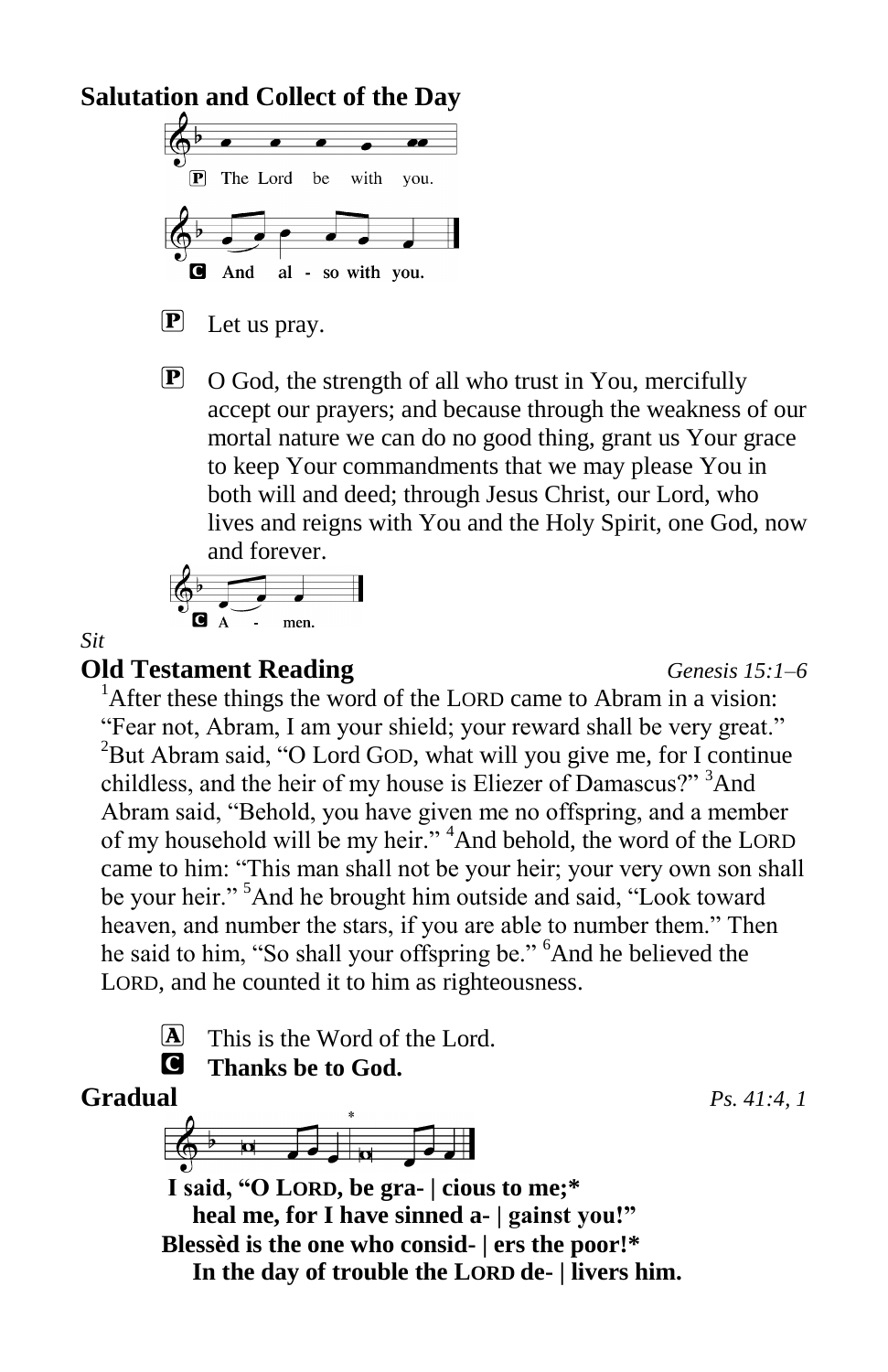#### **Epistle** *1 John 4:16–21*

<sup>16</sup>So we have come to know and to believe the love that God has for us. God is love, and whoever abides in love abides in God, and God abides in him.  $17$ By this is love perfected with us, so that we may have confidence for the day of judgment, because as he is so also are we in this world. <sup>18</sup>There is no fear in love, but perfect love casts out fear. For fear has to do with punishment, and whoever fears has not been perfected in love. <sup>19</sup>We love because he first loved us. <sup>20</sup>If anyone says, "I love God," and hates his brother, he is a liar; for he who does not love his brother whom he has seen cannot love God whom he has not seen. <sup>21</sup>And this commandment we have from him: whoever loves God must also love his brother.



 $\overline{A}$  This is the Word of the Lord. C **Thanks be to God.**

#### *Stand*



# **Holy Gospel** *Luke 16:19–31*

 $\mathbf{P}$  The Holy Gospel according to St. Luke, the sixteenth chapter.



 $19$ [Jesus said:] "There was a rich man who was clothed in purple and fine linen and who feasted sumptuously every day. <sup>20</sup>And at his gate was laid a poor man named Lazarus, covered with sores, <sup>21</sup>who desired to be fed with what fell from the rich man's table. Moreover, even the dogs came and licked his sores. <sup>22</sup>The poor man died and was carried by the angels to Abraham's side. The rich man also died and was buried,  $^{23}$  and in Hades, being in torment, he lifted up his eyes and saw Abraham far off and Lazarus at his side. <sup>24</sup>And he called out, 'Father Abraham, have mercy on me, and send Lazarus to dip the end of his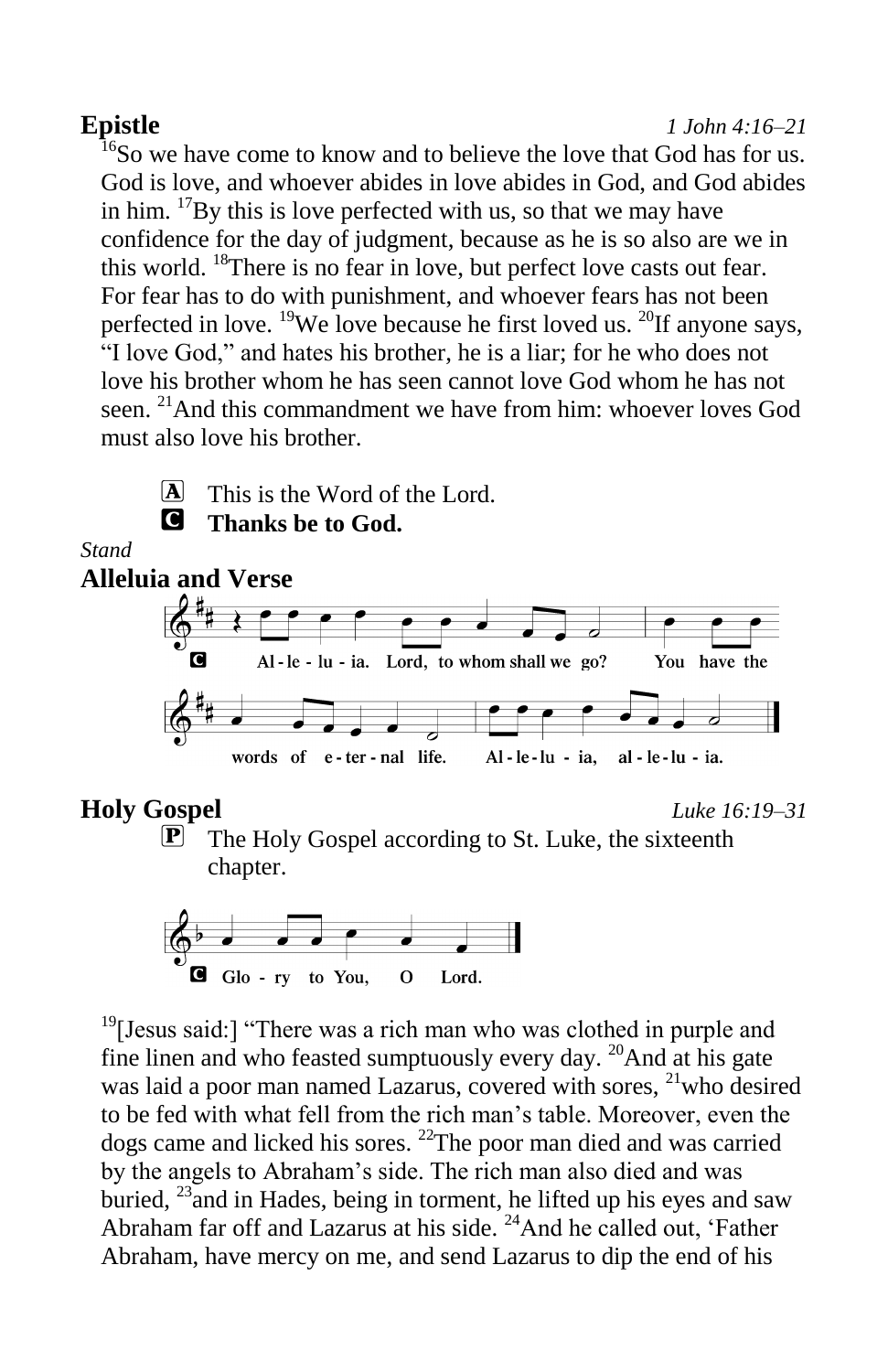finger in water and cool my tongue, for I am in anguish in this flame.'  $^{25}$ But Abraham said, 'Child, remember that you in your lifetime received your good things, and Lazarus in like manner bad things; but now he is comforted here, and you are in anguish. <sup>26</sup>And besides all this, between us and you a great chasm has been fixed, in order that those who would pass from here to you may not be able, and none may cross from there to us.' <sup>27</sup>And he said, 'Then I beg you, father, to send him to my father's house— $^{28}$  for I have five brothers —so that he may warn them, lest they also come into this place of torment.<sup>' 29</sup>But Abraham said, 'They have Moses and the Prophets; let them hear them.' <sup>30</sup>And he said, 'No, father Abraham, but if someone goes to them from the dead, they will repent.' <sup>31</sup>He said to him, 'If they do not hear Moses and the Prophets, neither will they be convinced if someone should rise from the dead."

 $\mathbf{P}$  This is the Gospel of the Lord.



*Sit*

# *To God the Holy Spirit Let Us Pray LSB 768*

# **Sermon**

*Stand*

# **Nicene Creed** *p158*

*Congregation may be seated. First Communicants, parents, and sponsors come forward.*

# **+FIRST COMMUNION PRIOR TO CONFIRMATION+**

**P** Beloved in the Lord, in Holy Baptism these young people were born again as God's children and received into His Church. As a further gift of His love for us, our Lord Jesus Christ has given His Church the Sacrament of the Altar and invites His children to receive this Sacrament in faith for the forgiveness of their sins. The apostle Paul reminds us, "Let a person examine himself and so eat of the bread and drink of the cup," and "as often as you eat this bread and drink the cup, you proclaim the Lord's death until He comes." These candidates have received instruction and have been examined by the pastor regarding their sin and their understanding of the Sacrament of the Altar.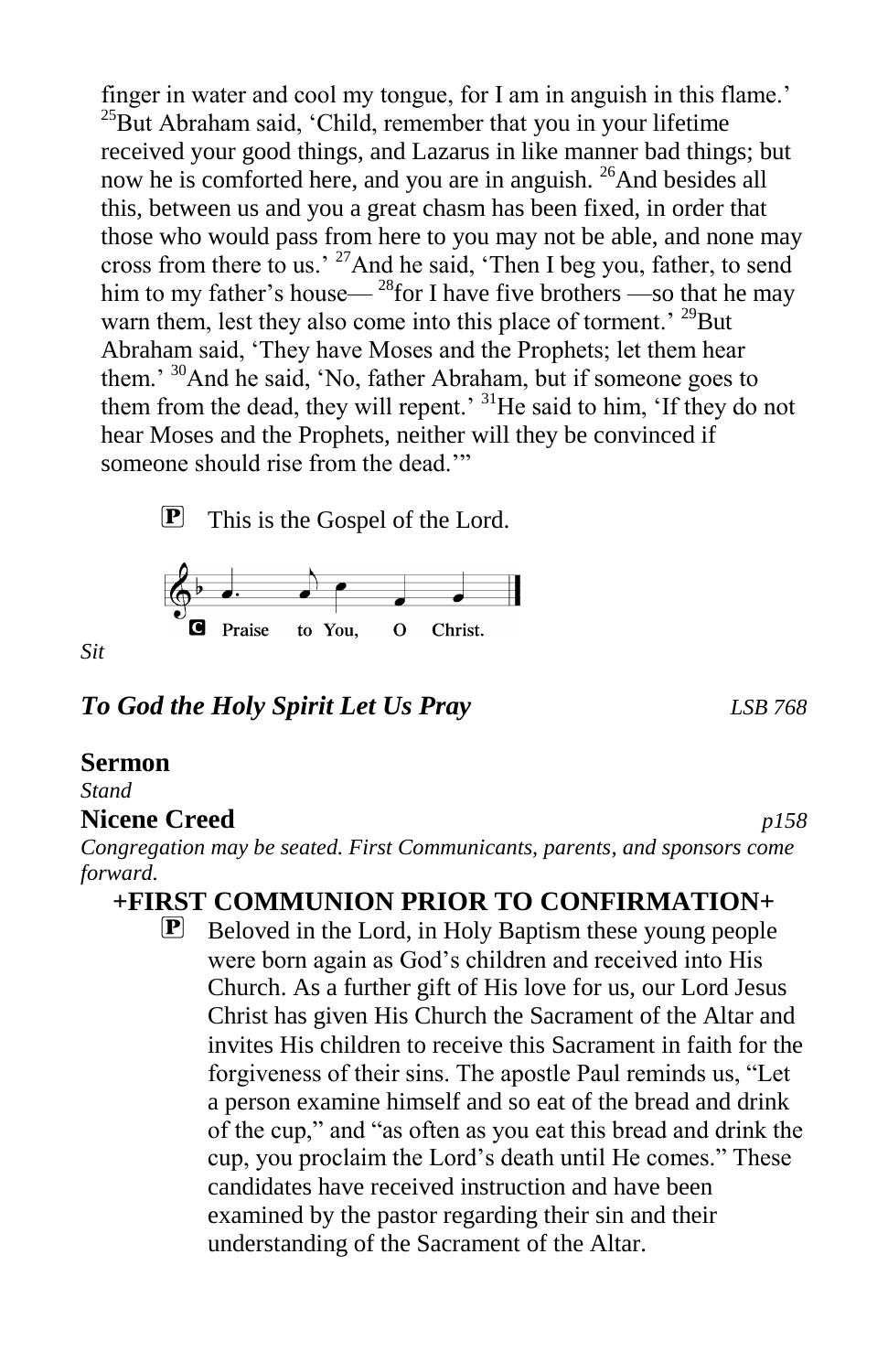$\mathbf{P}$  You are about to be admitted to the Lord's Table. Holy Scripture describes the life of the Church and every baptized Christian with these words: "They devoted themselves to the apostles' teaching and fellowship, to the breaking of bread and the prayers." You are invited by our Lord to come regularly to hear His Word and receive His Sacrament. You will continue to be instructed and nurtured in the Christian faith and life. You are invited to confess your sins and receive the comfort of Holy Absolution. All this will help you live as the child of God you have been made through Holy Baptism.

In testimony of this faith and confession, I now ask you:

- **P** Do you believe in God, the Father Almighty, in Jesus Christ, His only Son our Lord, and in the Holy Spirit?
- R *Yes, I believe.*
- **P** Do you believe that Jesus Christ, true God and true man, is your Lord?
- R *Yes, I believe.*
- $\overline{P}$  Do you believe that you are a sinner?<br> $\overline{Q}$  Yes. *I believe*.
- R *Yes, I believe.*
- P Do you believe that Jesus Christ died for you and shed His blood for you on the cross for the forgiveness of all your sins?
- R *Yes, I believe.*
- Do you believe that in the Lord's Supper He gives you His true body and blood for the forgiveness of all your sins and to strengthen your faith in Him and your love toward others?

R *Yes, I believe.*

- $\mathbf{P}$  Do you intend to continue to hear and receive the instruction of your Lord, confess your sins, and receive the Lord's Supper faithfully throughout your life?
- R *Yes, with the help of God.*
- $\mathbf{P}$  I therefore invite you to the Lord's Supper to receive Christ's precious body and blood for the forgiveness of all your sins, in the name of the Father and of the  $\pm$  Son and of the Holy Spirit.

**G Amen.**<br>**P** Parents

Parents, sponsors, and members of the congregation, the whole Church shares with you the responsibility and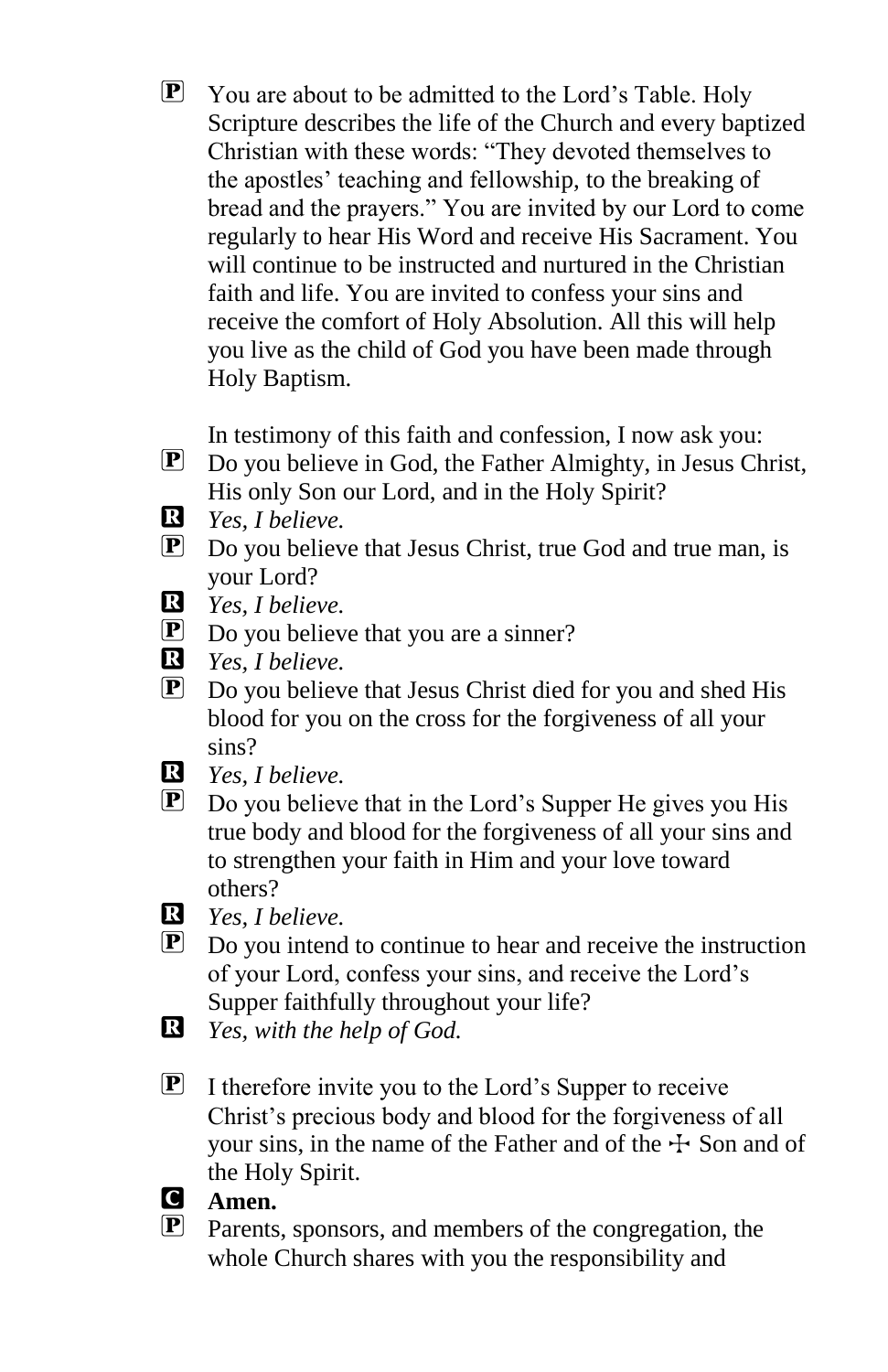concern for the ongoing instruction and spiritual care of these young people. I now ask you, will you intercede for them in prayer and, as much as you are able, give them your counsel and aid that, in communion with the Church, they may grow up to lead a godly life to the praise and honor of Jesus Christ? Then answer: We will, with the help of God. C **We will, with the help of God.**

#### *Stand*

# **P** Let us pray.

Heavenly Father, whose Son Jesus Christ loved the young and called them to Himself, we ask You to bless these young people. Strengthen them in the faith through the Sacrament of Christ's body and blood so that they may grow spiritually and bring forth the fruits of faith in a life of love toward others to the praise and honor of Your holy name; through Jesus Christ, our Lord, who lives and reigns with You and the Holy Spirit, one God, now and forever. C **Amen.**

- P We rejoice with thankful hearts in your confession of faith. As you continue to hear the Lord's Word and receive His holy Supper, He who began a good work in you will bring it to completion at the day of Jesus Christ. Peace  $\pm$  be with you.
- C **Amen.**

| <b>Prayer of the Church</b>             |             |
|-----------------------------------------|-------------|
| Sit                                     |             |
| <b>Offering</b>                         |             |
| <b>Offertory</b>                        | <i>p159</i> |
| +SERVICE OF THE SACRAMENT+              |             |
| <b>Preface</b>                          | <i>p160</i> |
| <b>Sanctus</b>                          | p161        |
| <b>Prayer of Thanksgiving</b>           |             |
| <b>Lord's Prayer</b>                    | p162        |
| The Words of Our Lord                   |             |
| <b>Pax Domini</b>                       | <i>p163</i> |
| <b>Agnus Dei</b>                        |             |
| Sit                                     |             |
| <b>Distribution</b>                     |             |
| Lord, Whose Love through Humble Service | LSB 848     |
| Lord of Glory, You Have Bought Us       | LSB 851     |
| <b>What Wondrous Love Is This</b>       | LSB 543     |
|                                         |             |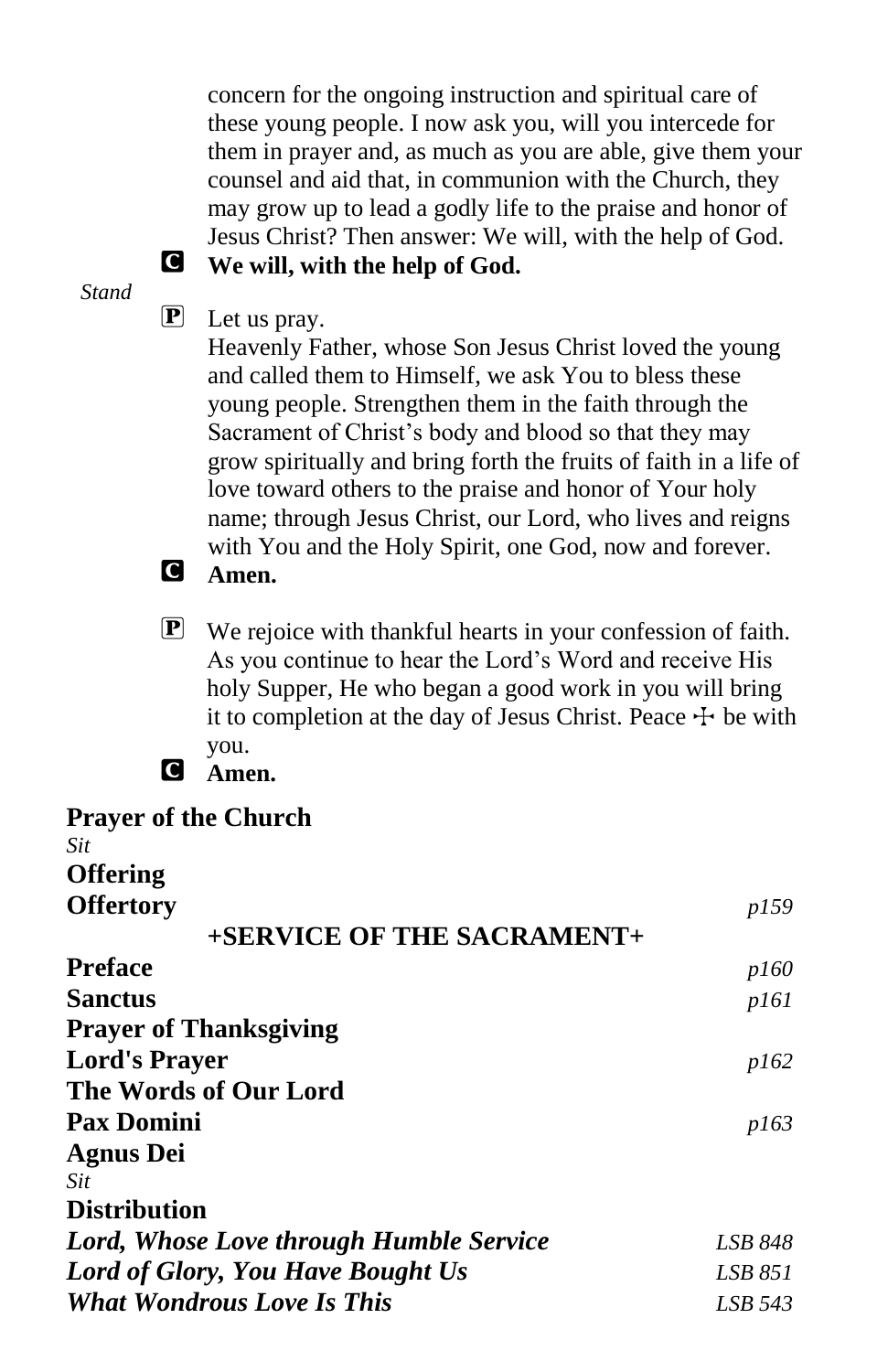| Stand                         |             |
|-------------------------------|-------------|
| <b>Nunc Dimittis</b>          | <i>p165</i> |
| <b>Post-Communion Collect</b> | <i>p166</i> |
| <b>Benediction</b>            |             |

*I'm But a Stranger Here LSB 748, v 3 from TLH 660*

*1 I'm but a stranger here, Heav'n is my home; Earth is a desert drear, Heav'n is my home. Danger and sorrow stand Round me on ev'ry hand; Heav'n is my fatherland, Heav'n is my home.*

*2 What though the tempest rage, Heav'n is my home; Short is my pilgrimage, Heav'n is my home; And time's wild wintry blast Soon shall be overpast; I shall reach home at last, Heav'n is my home.*

*3 There at my Savior's side Heav'n is my home; I shall be glorified, Heav'n is my home; There are the good and blest, Those I love most and best; And there I too shall rest, Heav'n is my home;*

*4 Therefore I murmur not, Heav'n is my home; Whate'er my earthly lot, Heav'n is my home; And I shall surely stand There at my Lord's right hand; Heav'n is my fatherland, Heav'n is my home.*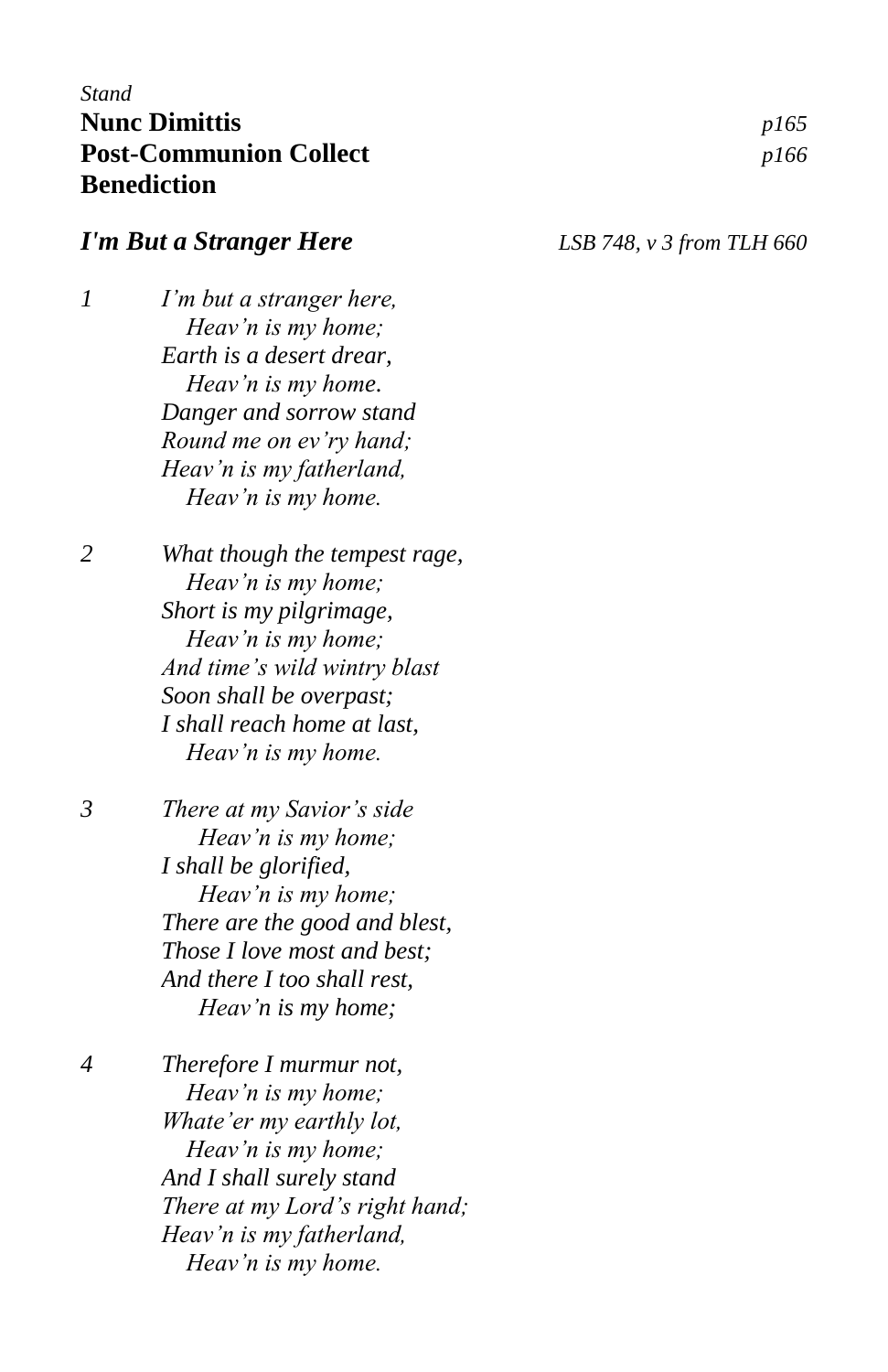# **+PRAYER LIST+**

- Those who serve in our nation's armed forces: DuWayne Griepentrog, Andy Warren, Exor Padro, and for veterans.
- Shut-ins: Elsie Rintamaki, Lillian Sciortino, & Myrtle Meier.
- The Zietz Family, mourning the loss of Melissa (Cara Zies's mother).
- For all those suffering from illnesses or other trials, including: Richard Cleereman, Diane Gundlach, Karin Zuehls (Jeff's aunt), Terri Nichols, Carol Wagner (friend of the Brothers), Amy, Ron Hulke, Mike Gundlach (cousin of Sarah Billings), Al Bradmon (cousin of Steve Billings), Loretta Hulke, Kyle Darling (friend of the Zuehls), Kellie Ratzburg, Marilyn Dissen, David Knuth, Clyde Cornelius (Lesa Roemke's grandfather), Shirley Froemming, and Paul Engelhardt (Amy Vallis's grandfather).

# **+ANNOUNCEMENTS FOR THE WEEK OF JUNE 7, 2015+**

- **FATHER'S DAY BARBECUE** will be Saturday, June 20<sup>th</sup> from 4:00 pm to 6:00 pm. Please join us for food, fun, and fellowship. Tickets are \$7, or \$20 per family. Please sign-up on the sheet in the fellowship hall if you plan to attend. See Bonnie Griepentrog with any questions.
- **WOMEN'S BIBLE STUDY** will meet the third Wednesday of the month during June, July, and August. The next meeting is Wednesday, June  $17<sup>th</sup>$  at 9:00 am.
- **E** CONFESSIONS STUDY will resume on Saturday, June 20<sup>th</sup> at 9:30 am.
- **EXECTORY:** Lesa will be printing an updated member directory later this summer. If you have any changes in your contact info (address, phone number, or email), please let her know. Also, email addresses will be included on this directory. If you do not want your email address included, please let Lesa know. Email Lesa with any updates at [secretary@messiahkenosha.org](mailto:secretary@messiahkenosha.org) or leave a note in the secretary's mailbox.
- **ISSUES, ETC.** is a radio talk show produced by Lutheran Public Radio in Collinsville, IL and hosted by LCMS Pastor Todd Wilken. This week's topics include: The Movie "Jurassic World," Science vs. Scientism, The Council of Nicaea, God Creates the Angels, The Prophet Elisha and more. You can listen at your convenience at [www.issuesetc.org.](http://www.issuesetc.org/)